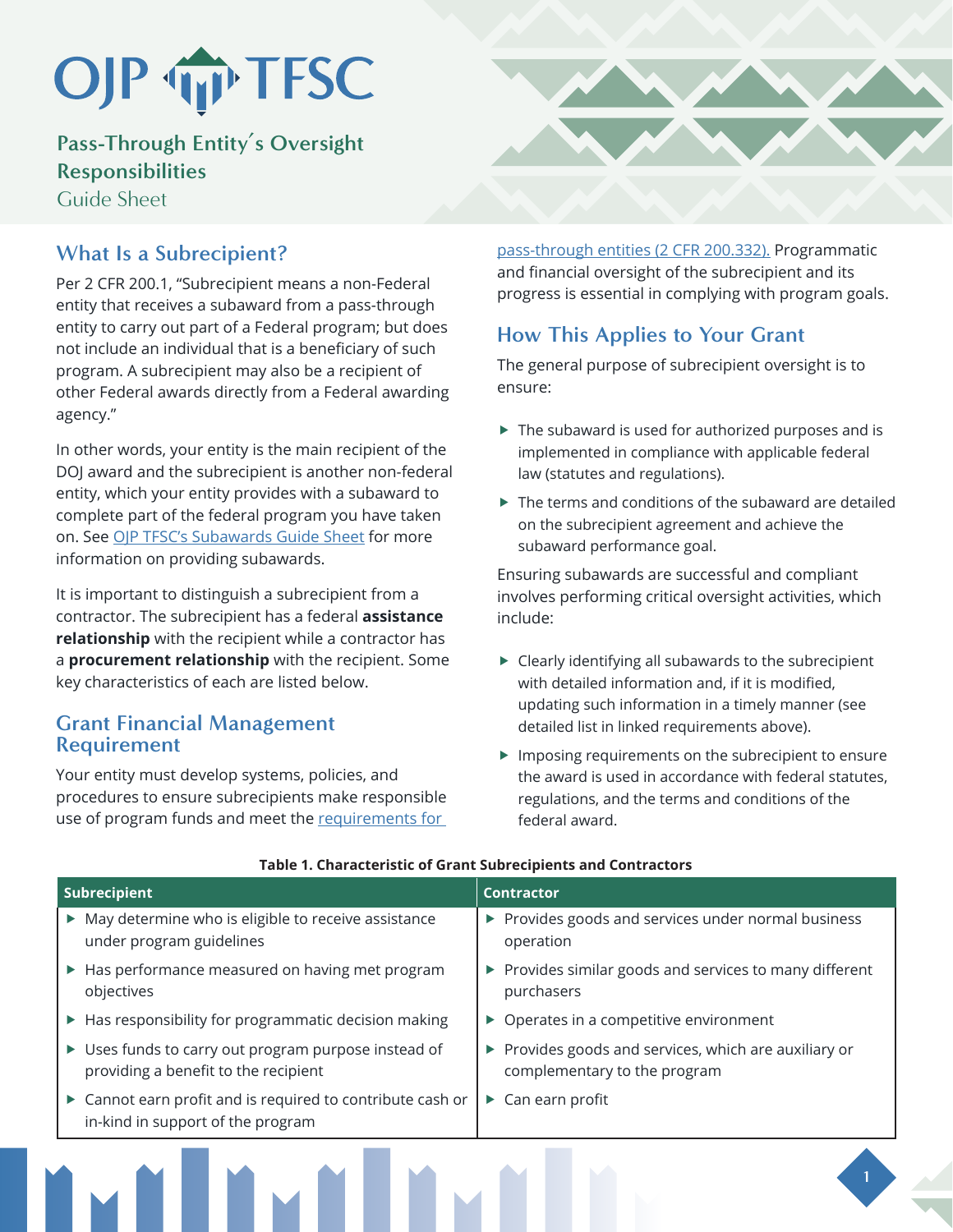- $\blacktriangleright$  Requesting programmatic and financial reports.
- $\blacktriangleright$  Agreeing on an indirect cost rate that is either a negotiated rate or the de minimis.
- $\blacktriangleright$  Ensuring that the subrecipient allows the passthrough entity and auditors to have access to the subrecipient's records and financial statements.
- $\blacktriangleright$  Including terms and conditions for subaward closeout.
- $\blacktriangleright$  Assessing the subrecipient's noncompliance risk with the federal statutes, regulations, and terms and conditions of the subaward.
- $\blacktriangleright$  Following up and ensuring corrective action is taken for any findings and deficiencies discovered in audits, desk reviews, and on-site reviews.
- $\blacktriangleright$  Providing training and technical assistance on program-related matters.

## Oversight of Programmatic and Financial Areas

Like awards, subawards can be divided in two main areas: programmatic and financial. The programmatic area refers to the key deliverables and main objectives of the subaward program that are to be met. For example, providing 100 hours of emotional capacity building seminars to DOJ crime victim program participants. The financial area focuses on the expenses that are necessarily incurred to be able to execute the programs. For example, how much was spent on printing the materials and handouts to be given to participants of the 100 hours of seminars. Below are some of the recommendations for oversight of each area.

## **Programmatic**

- $\blacktriangleright$  Request periodic programmatic reports, and review for reasonability and matching with financial expenditure reports. Financial and programmatic reports must be aligned with each other. For example, there may be something amiss if a subrecipient indicates seminars were conducted in which printed materials were handed out and there is no expense in the financial report for printing services or materials.
- $\triangleright$  Compare program schedule with actual executed activities to assess program progress. If progress is not up to par, request corrective action detailing how they will get back on schedule.
- $\blacktriangleright$  Request a possible contingency plan, if progress is not satisfactory, to provide alternate program activities that are feasible within the remaining program time.

#### **Financial**

- $\blacktriangleright$  Request periodic financial expenditure reports and review for reasonability and matching with programmatic reports. Financial and programmatic reports must be aligned with each other. (See example under programmatic.)
- $\blacktriangleright$  Ensure financial reports are received in a timely manner. Late reports could denote underlying problems, which could be either programmatic or financial. If there is a persistent tendency, request explanations and take corrective action, accordingly.
- $\blacktriangleright$  Review the subrecipient's accounting systems and processes to ensure they are adequate in recording and maintaining program costs and that personnel is adept in these functions.
- ▶ Compare budgeted expenses to period and YTD progress. If progress is lagging behind schedule, request future expenditure projections that show how they will catch up.
- $\blacktriangleright$  If progress is not satisfactory, discuss possible budget modifications.
- $\blacktriangleright$  Review all pertinent documentation to ensure funds were utilized for the amount and activity/good/service for which they were originally budgeted, and make sure only allowable costs are expensed.
- $\blacktriangleright$  Review special terms and conditions and assess for strict compliance.
- $\blacktriangleright$  If there are audit findings, request written and detailed corrective action plans and constantly monitor their progress.

### Conducting Oversight Activities

- $\blacktriangleright$  For both programmatic and financial oversight, consider conducting periodic desk reviews. Desk reviews can be done on a timely basis, as they can be conducted remotely. Request documentation and set a specific time limit for submittal by either email or shared drives. If you have reason to believe a subrecipient is not complying with the award agreement or if they are high risk, you could schedule a site review in which they not only show the requested documentation and information, but show where these are stored and how the provided information was created.
- $\triangleright$  On-site reviews are usually reserved for high-risk grantees or where malfeasance is very likely. When an on-site review is conducted, be considerate of the

**2**